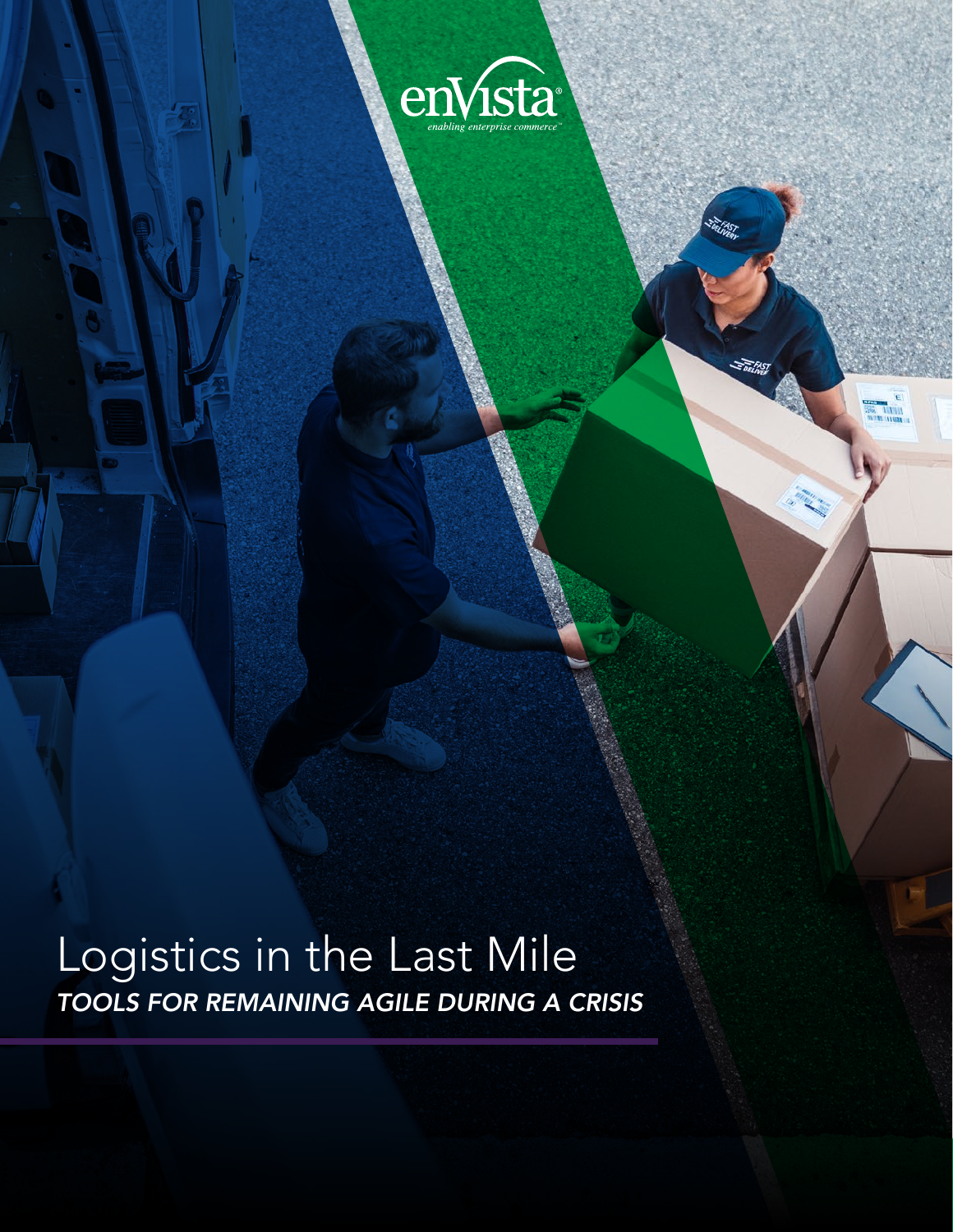

The complexities of last-mile logistics create both frustrations and opportunities for companies of all types and sizes. Today's steady growth of e-commerce and new complexities related to COVID-19 have highlighted clear winners and losers in the market, providing both shippers and outsourced service providers with lessons to be learned.

To begin, we need to define last-mile logistics. At a high level, the last mile is the last leg in the movement of goods that terminates at the final location, which is typically a store or a consumer's home. Industry professionals often view the last-mile component of delivery as an important focal point because of its direct correlation to the consumer experience, which often heavily influences how the customer views the business as a whole. It is also the most expensive leg of the items' entire journey, whether these items were manufactured in a foreign country or created domestically. Optimizing the last mile to support the best possible and most cost-effective consumer experience is especially critical during global crises such as COVID-19. Increased sensitivity to service results in companies having to go beyond the conventional transit time and rate optimization offerings that most Transportation Management Systems (TMSs) offer.

There are specific market solutions that address these last-mile complexities, including vehicle routing and scheduling solutions, Fleet Management Systems (FMSs), Electronic Logging Devices (ELDs), and driver workflow application solutions. These tools are occasionally associated with the well-known TMS, but they all also offer functionalities that are specific to the subset of complexities surrounding last-mile logistics.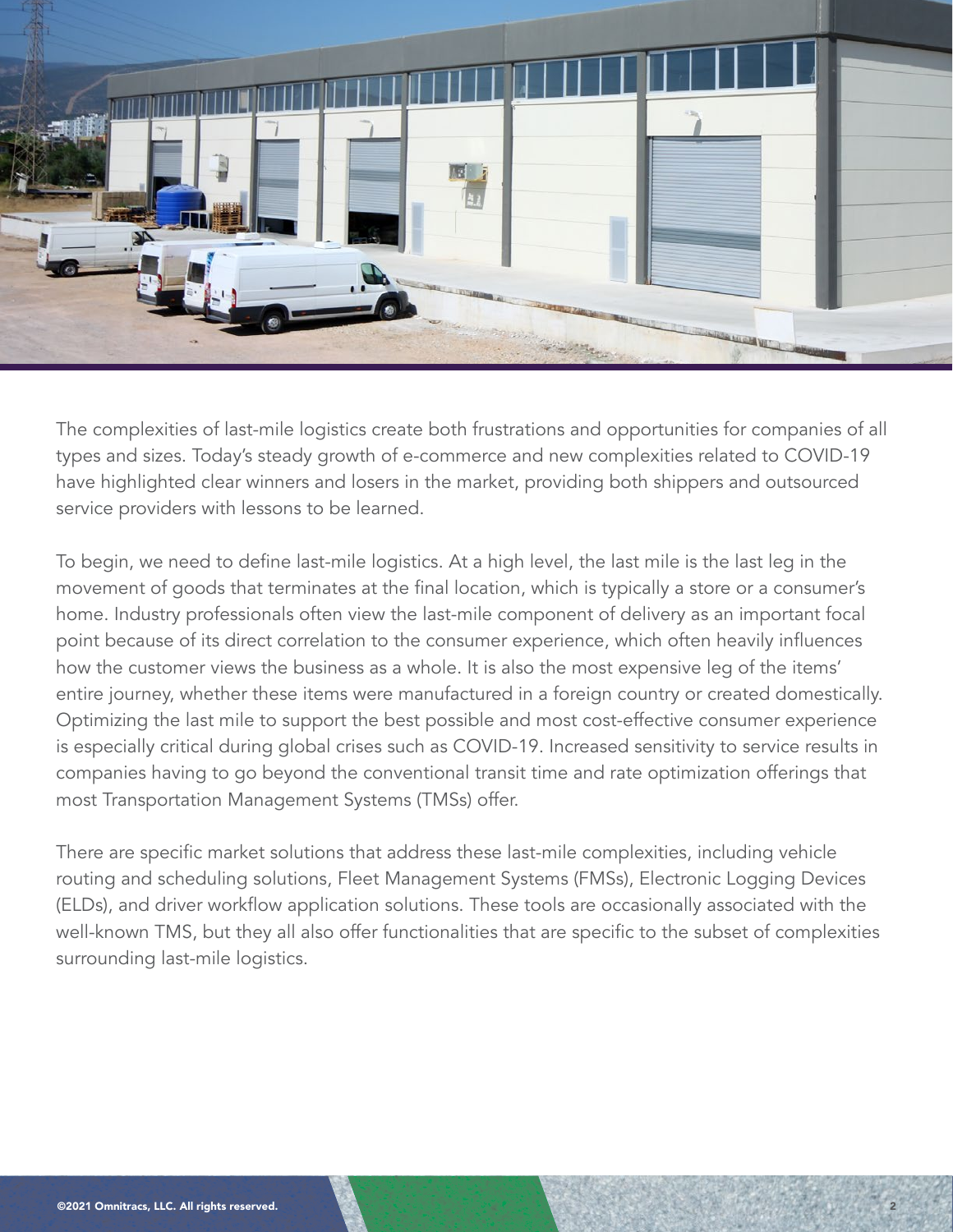# Vehicle Routing and Scheduling

A robust vehicle routing and scheduling system performs the function of routing in the last mile. This means that, contrary to most TMSs, the optimization engine considers routes at the street level. Instead of minimizing costs across a set of outsourced service provider rates, a vehicle routing and scheduling system reduces miles traveled against a set of delivery constraints, including time windows, Hours of Service (HOS), fleet capacity, toll roads, hazmat restrictions, noise ordinances, and more.

Shippers and outsourced service providers can leverage both distributed and centralized routing strategies depending on their business. A useful vehicle routing and scheduling tool can support both strategies while also providing data to downstream supply-chain systems.

In the shipper environment, these tools are commonly integrated with order management systems, warehouse management systems, or enterprise resource planning systems. In the outsourced service provider case, the tools are commonly integrated with customer applications, their TMS, their FMS or ELD, and, hopefully, their customer systems. In these cases, routing typically flows to an FMS and then to the driver for execution.

Whether you're working in a shipping or outsourced service provider environment, versatilely integrating your systems of choice helps streamline your entire operational process — from the first mile to the last.

### Fleet Management Systems

A user can utilize the right FMS to execute routes specific to assets, drivers, and other back-office or logistics employees. Assets encompass specific equipment, such as power units, trailers, step vans, utility vehicles, and personal vehicles. Given that an FMS is the system of record for actuals, it also serves as a ledger for driver pay, proof of delivery repository, on-time delivery, delivery exceptions, and asset maintenance. These key performance indicators provide critical insight into fleet operating efficiency as well as the customer experience.

As mentioned above, a vehicle routing and scheduling system typically feeds the routing to an FMS for execution. Once assets are assigned and dispatched, the FMS will usually send the route details to the driver by way of an in-cab device or driver workflow application. A user can also commonly integrate an FMS with visibility aggregators that distribute data to third-party systems, such as vendors, customers, shippers, receivers, and more. Micro and high-level insight to this data can help inform and even reshape your entire business strategy to best suit consumer, asset, driver, and operational needs.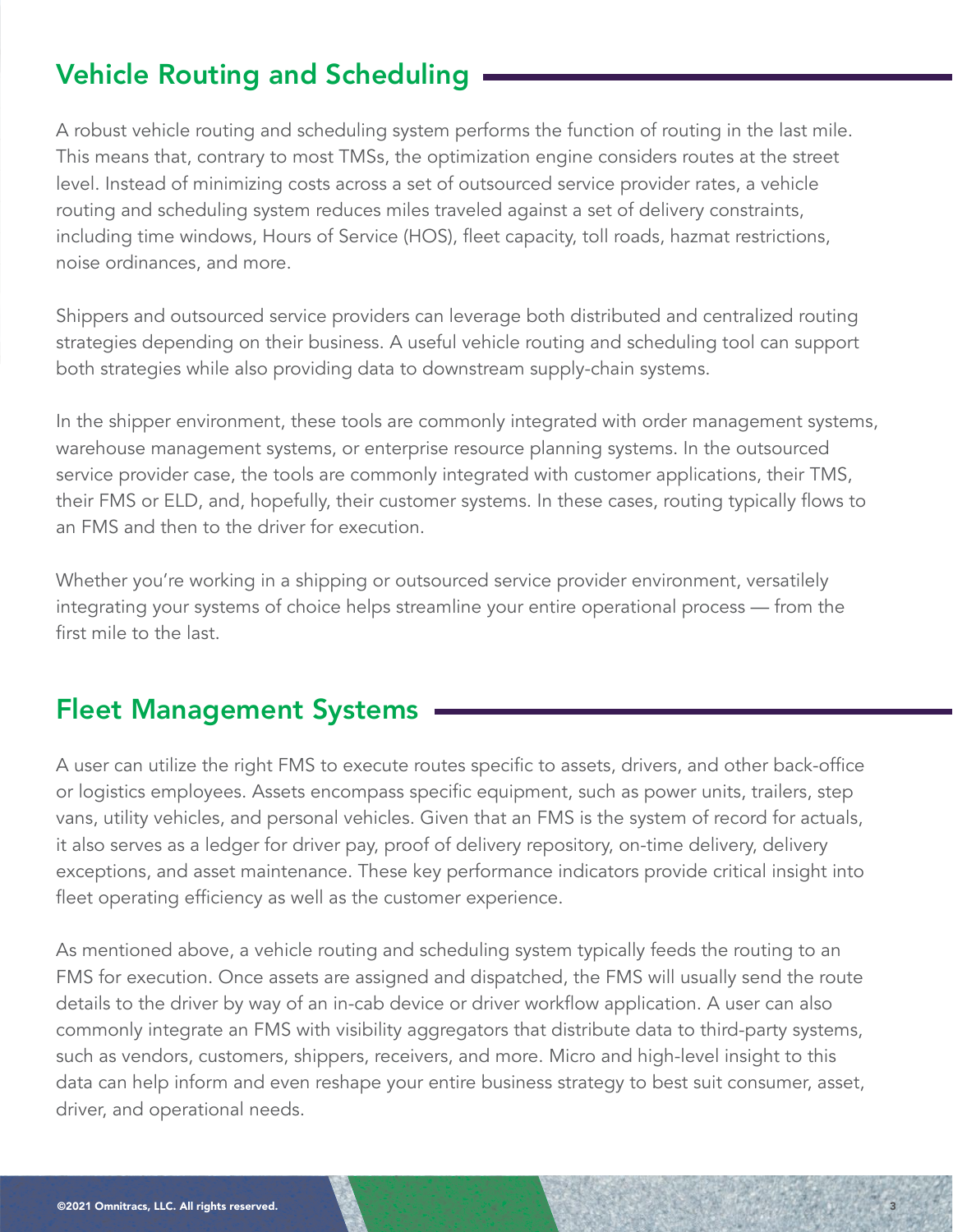

#### Electronic Logging Devices and Driver Workflow Applications

Driver workflow applications interact with the solutions that teams utilize to help users proactively execute service in the last mile and assist drivers with pre- and post-trip inspections, driving directions, signature or picture document capture, exception management, and HOS compliance.

Workflow applications are especially pertinent to pay special attention to during a pandemic or global crisis, since they can be changed to support social distancing guidelines. For instance, a company might pivot from a physical signature-based proof of delivery to a link being sent to the recipient to do a contactless electronic signature, or a picture-based workflow, and eliminate the need for paper-based processes. Workflow applications also bring together load, route, customer, and asset data that is transferred to the back office in near real-time for the benefit of the driver's route. To bring the full route-to-door distribution cycle full service, ELDs help drivers remain compliant with HOS regulations and capture and feed data to the FMS.

#### Last-Mile Differentiation Amid a Pandemic or Global Crisis

The last mile can look very different during a pandemic. Still, TMSs, FMSs, ELDs, and driver workflow applications — no matter the external situation — will allow companies to respond rapidly, evolve their supply-chain networks create and push workflow changes that appear seamless to customers, and be better prepared for future circumstances. For example, a food distributor that historically delivers to retail grocery distribution centers, stores, restaurants, or hotels is forced to shift to a direct-to-customer model. These same tools, when integrated, can support both models, enabling a fast pivot when the time arises.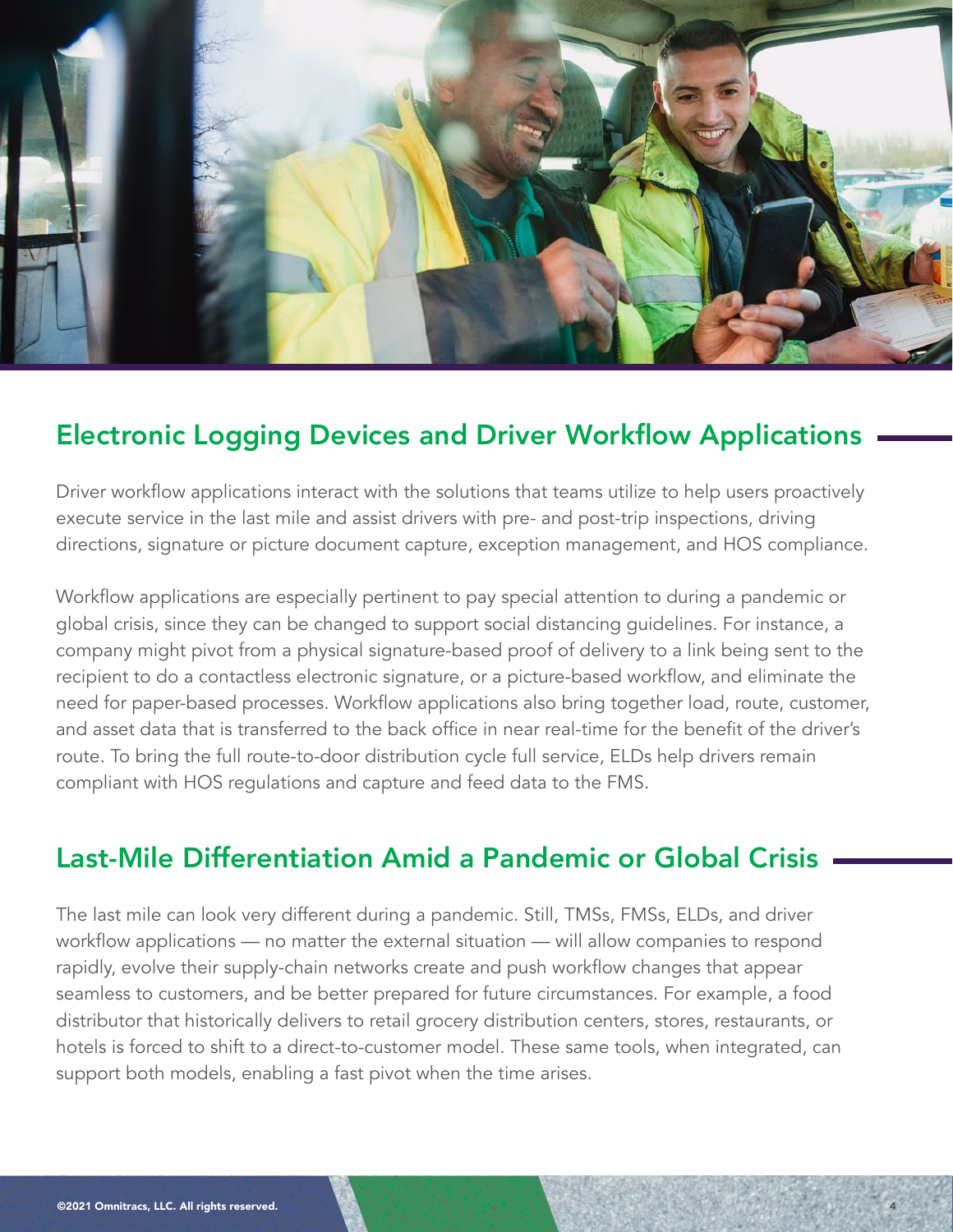The pandemic has created new channels, revealed new buying behaviors, and changed the retail landscape. That demand will be replaced, however, in new locations and different types of venues. Pre-COVID route structures versus COVID-route structures are very different, so there is likely an immediate need to exercise a rerouting event. If routing is static, whereby geography and historically expected customer demand drives delivery schedules on pre-determined days, the COVID-related impacts are exacerbated.

A rerouting event will help the fleet better align the territories with current or expected near-term demand. But that may only be useful for the next several months. A second rerouting event will need to happen to adjust to the next new normal. In a genuinely dynamic routing environment, vehicle routing and scheduling is changing daily and automatically based on the orders and the constraints, so these manual routing events do not need to occur. This type of exercise requires a vehicle routing and scheduling application to have a built-in, what-if modeling capability in a separate software environment. Both static and dynamic environments also need to leverage the same what-if capabilities to determine go-forward resource requirements. Driver pool size and fleet sizing, including equipment types, need to be scrutinized so that the business does not carry too much overhead in the short-term and end up with limited capacity in the long-term.

All the transportation tools mentioned above can work together to help fleet professionals optimize the last mile and provide an even more positive consumer experience. This is especially important in times of unique circumstance, like a global pandemic, when the consumer experience must encompass increased personal safety. Vehicle routing and scheduling systems have the optimization capability to plan for temporary road closings and curfews. Fleet management systems distribute real-time data to a variety of consumers that rely on it. Finally, ELD and driver workflow application systems drive guideline compliance in the field and deliver key benefits, including seamless proof and delivery capture and inspection data.

When integrated, these last-mile transportation systems function to keep essential businesses flowing smoothly and safely. Now, more than ever, transportation networks need to be reevaluated to capture demand and meet consumer needs. With a wide range of experience in transportation consulting, enVista helps companies get the most out of their transportation network. enVista's knowledge in transportation strategy, paired with the experience Omnitracs has developing robust fleet management solutions, provides companies with the tools to enhance their networks and optimize last-mile logistics. Learn more on how you can find solutions right for your business with **[Omnitracs](https://www.omnitracs.com/)** and **[enVista](https://www.envistacorp.com/)**.